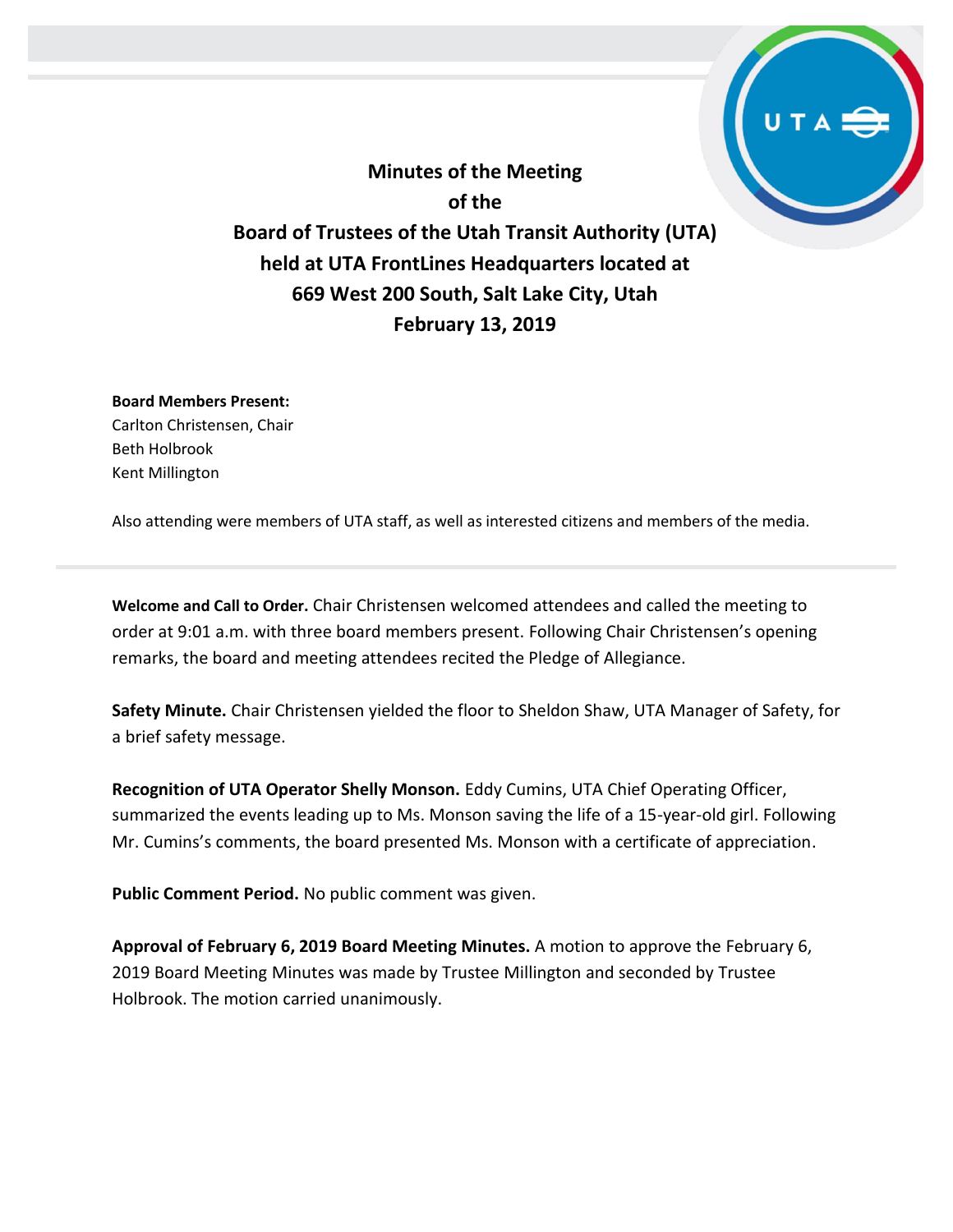**Agency Report.** Steve Meyer, UTA Interim Executive Director, provided an update on UTA's rankings among its peers related to operating costs on the commuter rail system and recognition of the finance team for receiving the Government Finance Officers Association Certificate of Achievement for Excellence in Financial Reporting for the 2017 Comprehensive Annual Financial Report. Mr. Cumins and Bruce Cardon, UTA General Manager of Commuter Rail, then provided more detailed information on the commuter rail rankings. Discussion ensued. Questions on preventative maintenance of the commuter rail system and rankings on cost per passenger mile were posed by the board and answered by staff.

**R2019-02-01 Authorizing Execution of an Interlocal Agreement – Multi-Jurisdictional Mutual Aid Agreement for Sheriff and Police Services.** Fred Ross, UTA Chief of Police, highlighted the community need for the mutual aid interlocal agreement. Discussion ensued. Questions on the history of mutual aid agreements at the agency and the term of the agreement were posed by the board and answered by Chief Ross.

A motion to approve R2019-02-01 was made by Trustee Holbrook and seconded by Trustee Millington. The motion carried unanimously with aye votes from Trustee Millington, Trustee Holbrook, and Chair Christensen.

**Pre-Procurement Update.** Mr. Meyer notified the board of two pre-procurements: 1) a request for proposal (RFP) for the development of property at the 3900 South Meadowbrook Station as a transit-oriented development (TOD) site and 2) engagement of a program consultant to assist with corporate sponsorship and naming rights. Discussion ensued. Questions on the TOD designation for the 3900 South site, purpose of engaging a program consultant, and timeline for both procurements were posed by the board and answered by staff.

## **Discussion Items.**

**Government Relations Update.** Michelle Larsen, UTA Senior Government Relations Specialist, noted that Transit Day on the Hill has been rescheduled to February 21, 2019. She spoke about bills related to compliance that the agency is monitoring, including bills on body cameras and governmental immunity.

**UTA Advertising Campaign Review.** Nichol Bourdeaux, UTA Chief Marketing & Communications Officer, summarized the advertising initiative. Andrea Packer, UTA Communications Director, and Jen Riley and Patrick Buller with R&R Advertising spoke about the campaign purpose, goals, and overarching messaging. Discussion ensued. The board commented on promotion efforts, desire for employees to view the campaign,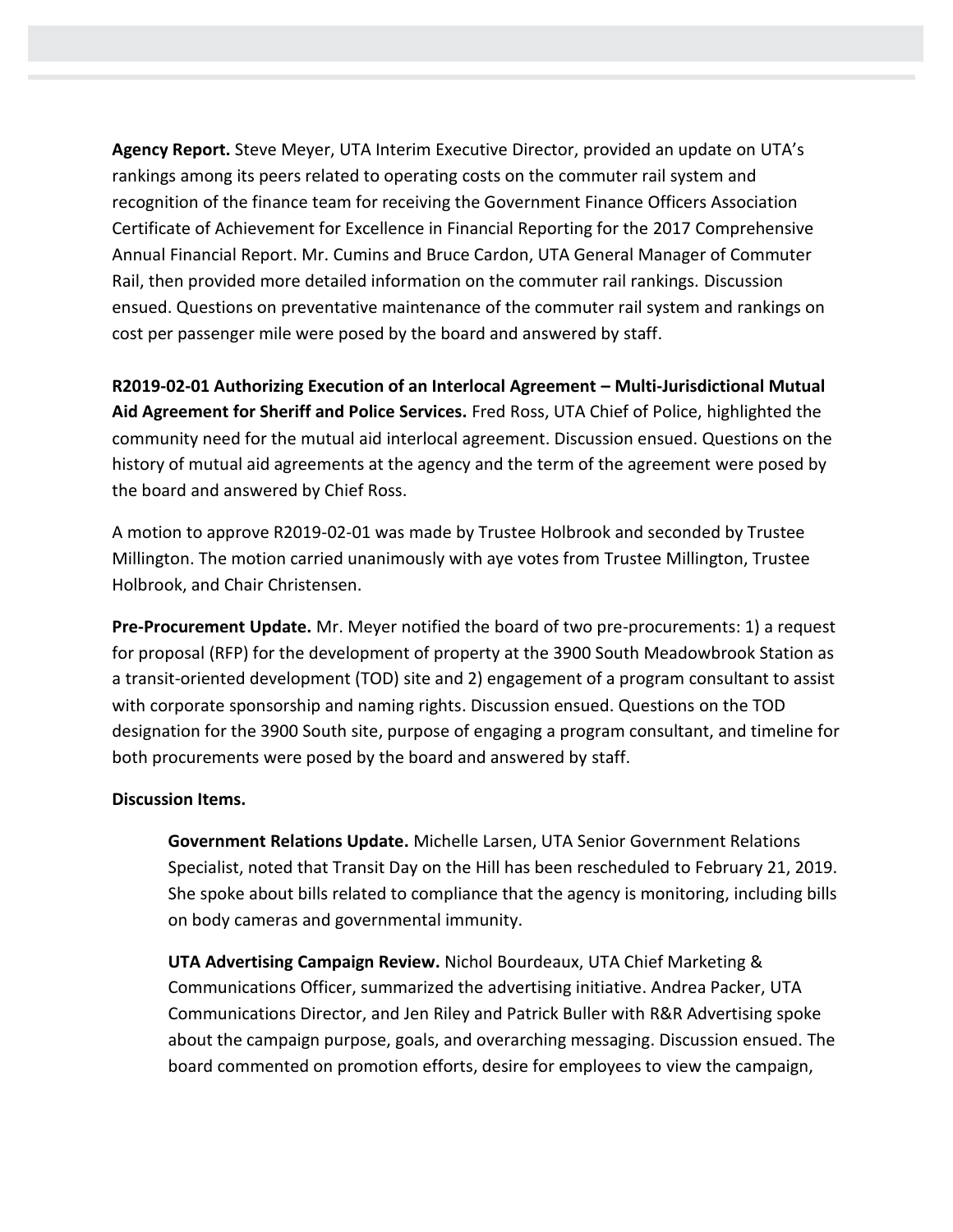and approval of the overall concept. A question on how frequently the advertisement will appear in the media was posed by the board and answered by staff.

**Service Planning Implementation Process.** Laura Hanson, UTA Director of Planning, delivered a presentation highlighting UTA's service planning implementation process. She summarized the phases of the service planning policy and the service planning toolbox, which includes the service planning policy, service planning overview, service design guidelines, five-year mobility plan, bus stop master plan, and comprehensive system analysis. Discussion ensued. Questions on federal planning requirements, composition and function of the metropolitan planning organizations, interface with the advisory board, feedback from external partners on the planning implementation process, input from bus-only communities on services, extent of local community transit planning, and mechanisms for communities to access planning information were posed by the board and answered by Ms. Hanson.

**TOD System Analysis Tool and Criteria.** Paul Drake, UTA Senior Manager of Real Estate & TOD, and Ted Knowlton with Wasatch Front Regional Council, spoke about the TOD system analysis tool and criteria, including contributing partners, collaborative efforts, points of data input, and metrics considered in weighting. Discussion ensued. Questions on the difference between the vulnerable communities index and vulnerable housing index, how affordable housing is identified and weighted, sources of data for weighting, where data is stored, other development planning tools available to communities, weighting of accessibility and predicted mode share as it relates to communities that are in an early development stage, how the projected growth rate is determined, current status of site rankings, communication with local governments regarding this tool, and feedback from local governments on using the tool were posed by the board and answered by staff. Chair Christensen suggested the board formally adopt the tool at its next meeting.

**Ogden BRT Environmental Study.** Mary DeLoretto, UTA Director of Capital Projects, and Hal Johnson, UTA Manager of Project Development & Systems Planning, summarized progress on the Ogden-Weber State University bus rapid transit (BRT) project. Mr. Johnson spoke about the project purpose, development status, key information, current status, budget, and schedule. Discussion ensued. Questions on previous board approvals, timelines for processes, UTA's financial contribution, and timelines for Federal Transit Administration grant decision approval were posed by the board and answered by staff.